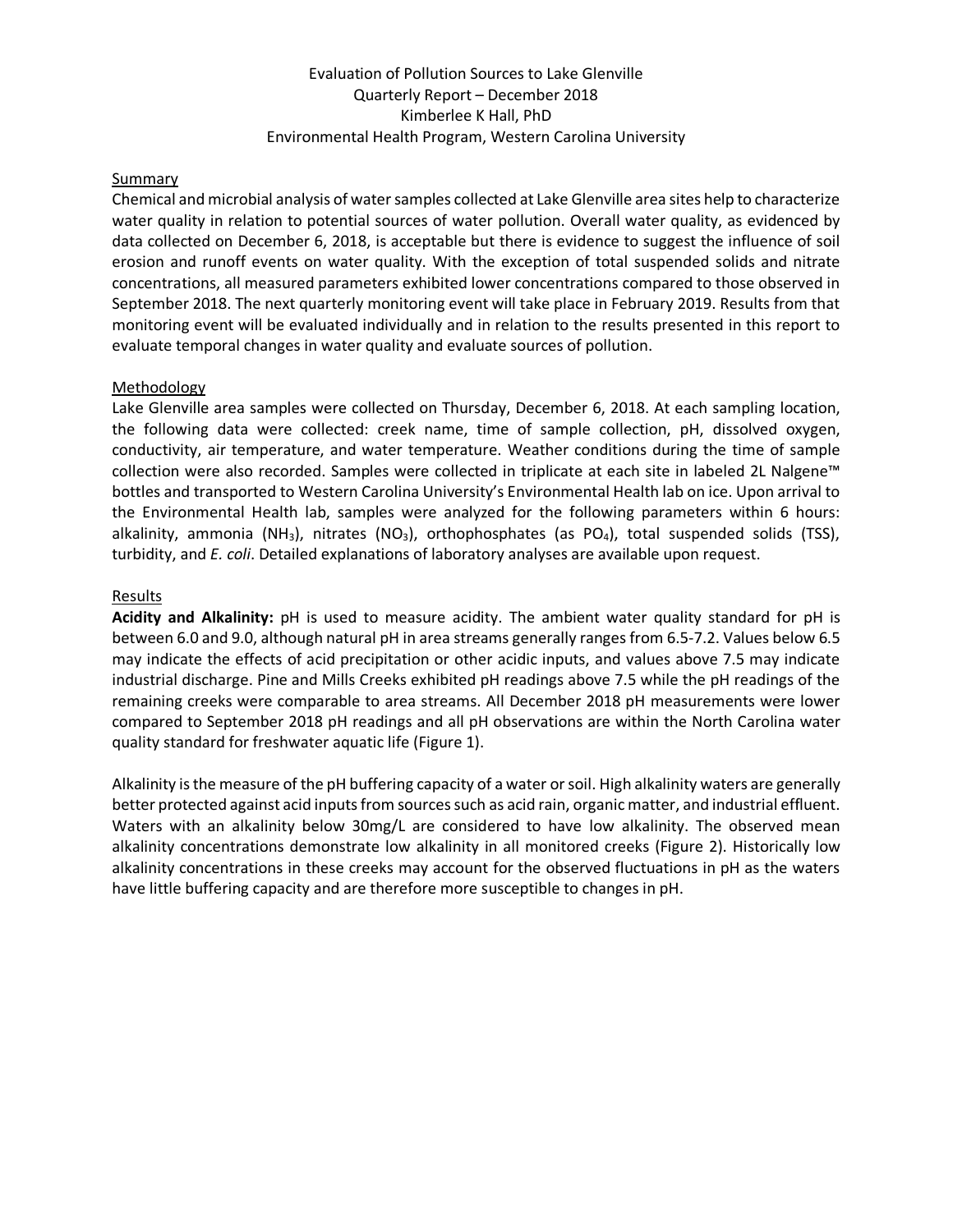





**Turbidity and Total Suspended Solids (TSS):** Turbidity is a measure of visual water clarity and of the presence of suspended particulate matter. The standard for trout-designated waters is 10 NTU and the standard to protect other aquatic life is 50 NTU. Turbidity measurements in all creeks are below the 10 NTU trout-designated water standard (Figure 3). TSS quantifies solids by weight and is heavily influenced by a combination of stream flow and land disturbances. Although there is no legal standard for TSS, concentrations below 30mg/L are generally considered low. All monitoring sites exhibited low TSS concentrations (Figure 4). While moderately heavy precipitation events and land disturbance can increase turbidity and TSS concentrations, the undisturbed forested areas and presence of riparian zones in the Lake Glenville area likely help prevent significant increases in turbidity and TSS particulates during rainfall and runoff events.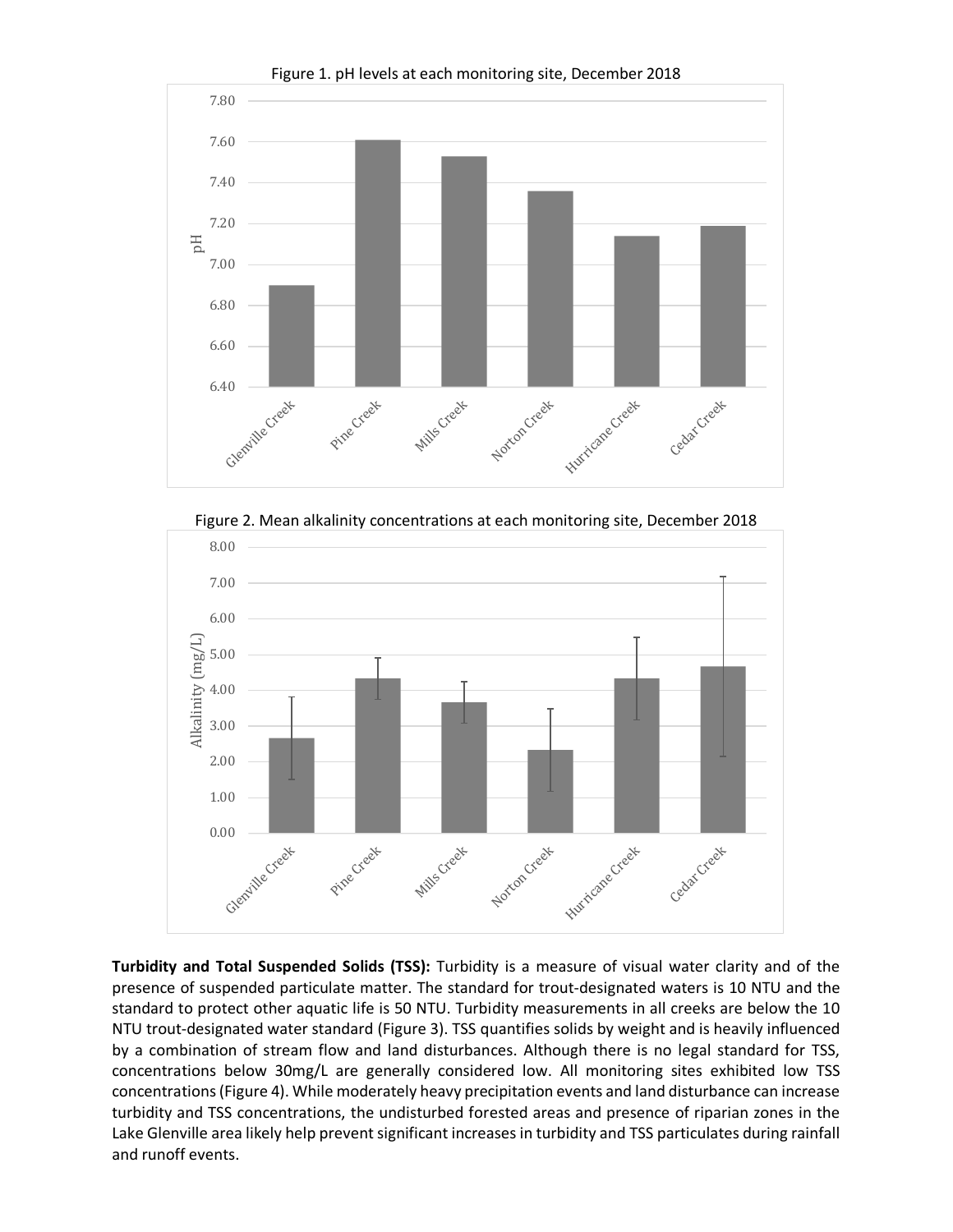

Figure 3. Mean turbidity levels at each monitoring site, December 2018





**Conductivity:** Conductivity is used to measure the ability of water to conduct an electrical current. Samples containing dissolved solids and salts will form ions that will conduct an electrical current and the concentration of dissolved ions in a sample determines conductivity. Inorganic dissolved solids such as chloride, nitrate, phosphate, calcium, sulfate, iron, sodium, and aluminum will affect conductivity levels and local geologic conditions will influence the types and extent of dissolved ions. Elevated levels of conductivity are most often seen in streams receiving wastewater discharge, urban runoff, or eroded soils. The observed conductivity levels at each monitoring site are relatively high considering the undisturbed forested landscape (Figure 5) and are lower compared to the conductivity measurements observed in September 2018, likely due to colder water temperatures. The observed conductivity levels correlate with TSS, suggesting that the source of dissolved ions is associated with soil erosion (Figure 6).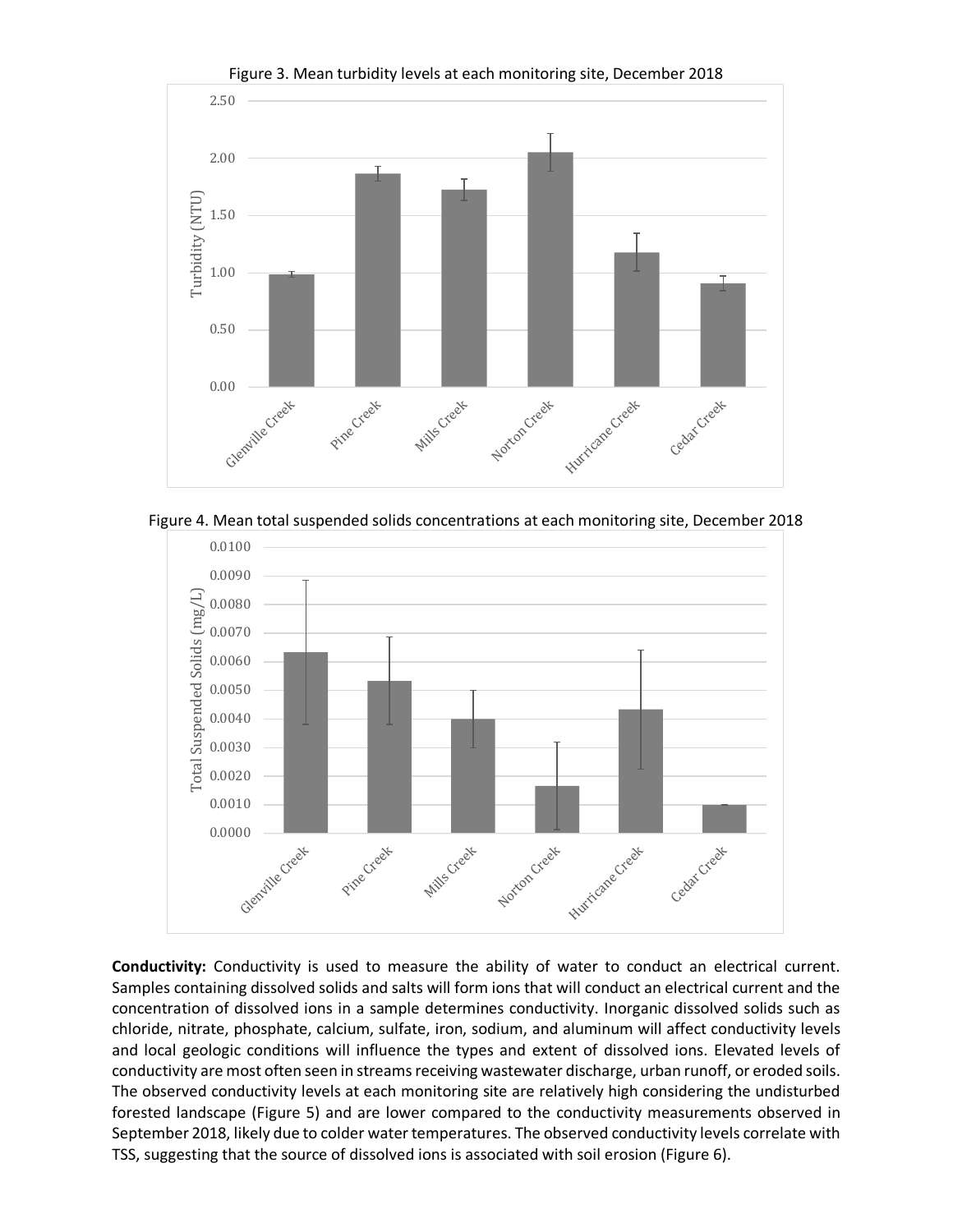

Figure 5. Conductivity levels at each monitoring site, December 2018





**Nutrients (Orthophosphate [PO<sub>4</sub><sup>3-</sup>], Ammonia [NH<sub>3</sub>], and Nitrate [NO<sub>3</sub><sup>-</sup>]): Phosphorus is an essential** nutrient for aquatic plants and algae, and is typically the limiting nutrient in most aquatic systems thereby restricting plant growth in an ecosystem. Phosphorus is introduced into water systems from soil, wastewater treatment systems, failing septic systems, and runoff from fertilized land. Excessive phosphorus stimulates excessive plant growth and results in eutrophication, a condition that can result in dissolved oxygen depletion in an aquatic ecosystem. Orthophosphate is the amount of phosphorus that is immediately available to plants or algae for biological assimilation. Generally, orthophosphate levels below 0.05 mg/L are sufficient to prevent eutrophication.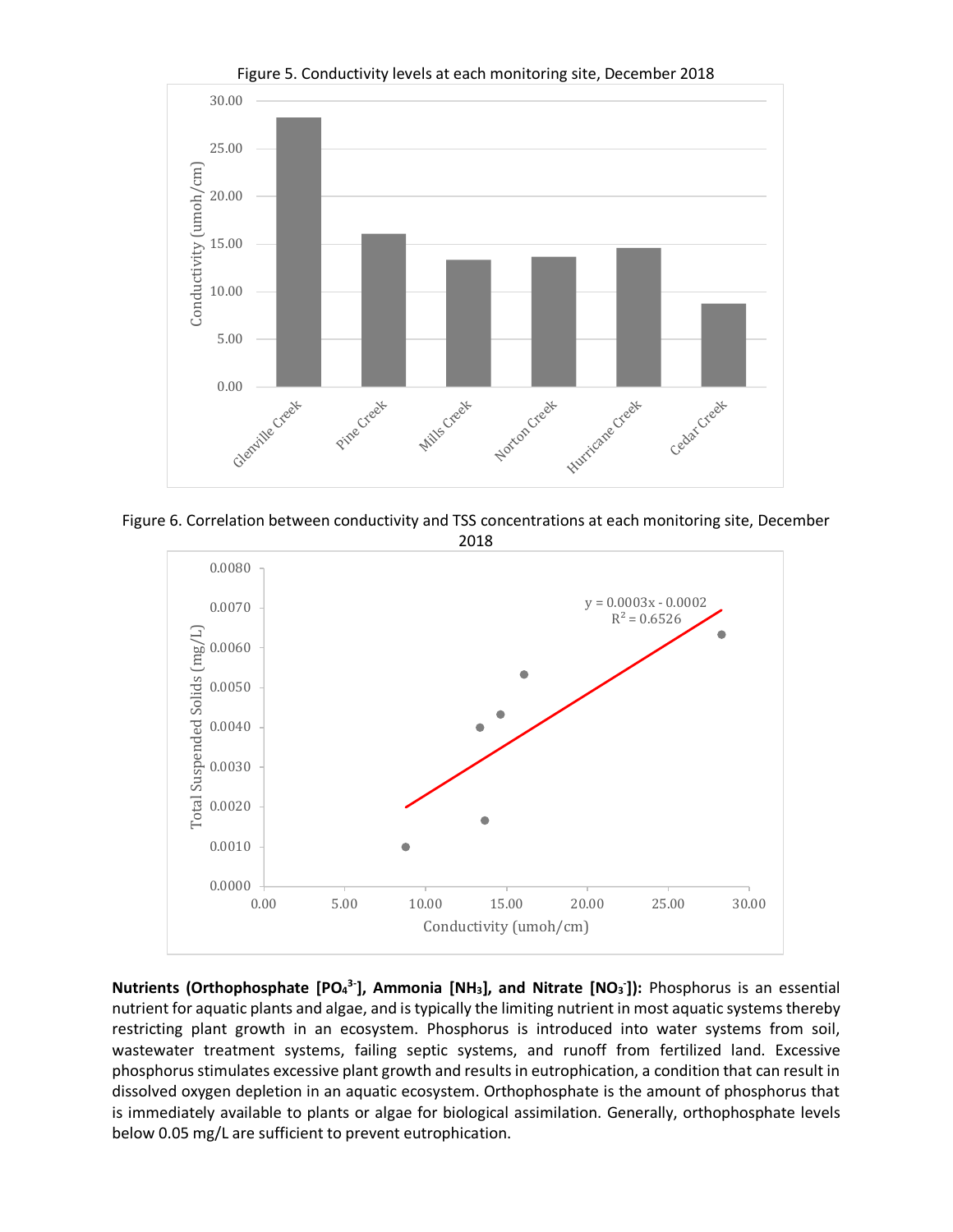There is no legal water quality standard for orthophosphate, but the Environmental Protection Agency (EPA) nutrient criteria for total phosphorus in rivers and streams in this ecoregion is 0.01 mg/L. Although orthophosphate is only one component of total phosphorous, observed concentrations at all monitored sites exceed the EPA nutrient criteria for total phosphorous (Figure 7). Pine, Mills, and Norton Creeks exhibited a decrease in orthophosphate concentrations while Glenville, Hurricane, and Cedar Creeks exhibited an increase in orthophosphate concentrations compared to those observed in September 2018. Orthophosphate concentrations are correlated with conductivity (Figure 8) and total suspended solids (Figure 9) which suggests that orthophosphate concentrations may be associated with soil erosion and runoff.

Ammonia is contained in decaying plant and animal remains and microbial decomposition of these organic wastes can release ammonia. The most likely sources of ammonia are agricultural runoff, livestock farming, septic drainage, and sewage treatment plants. The ambient concentration of ammonia in water is approximately 0.10 mg/L but concentrations are heavily influenced by water temperature and pH, with higher temperatures and pH leading to more nitrogen being present in the form of ammonia. No creek exceeded the ambient concentration "norm" (Figure 10). The low water temperatures and neutral pH values likely contributed to the decreased ammonia concentrations and elevated nitrate concentrations as compared to those observed in September 2018.

Like phosphorus, nitrate serves as an algal nutrient and can contribute to excessive plant growth and eutrophication. Common sources of nitrate include septic drainage and fertilizer runoff from agricultural land and domestic lawns. The ability of nitrate to more readily dissolve in water contributes to its increased likelihood of traveling in surface waters. As a result, nitrate is a good indicator of sewage or animal waste input. There is no legal water quality standard for nitrate, but the EPA nutrient criteria for total nitrogen in rivers and streams in this ecoregion is 0.31 mg/L. Although nitrate is only one component of total nitrogen, observed concentrations in all creeks exceeded the EPA nutrient criteria for total nitrogen (Figure 11). With the exception of Cedar Creek, the observed nitrate concentrations are higher than those observed in September 2018. Observed nitrate concentrations are strongly correlated with turbidity which suggesting that, like orthophosphates, soil erosion and runoff may be a source of nitrate.



Figure 7. Mean orthophosphate concentrations at each monitored site, December 2018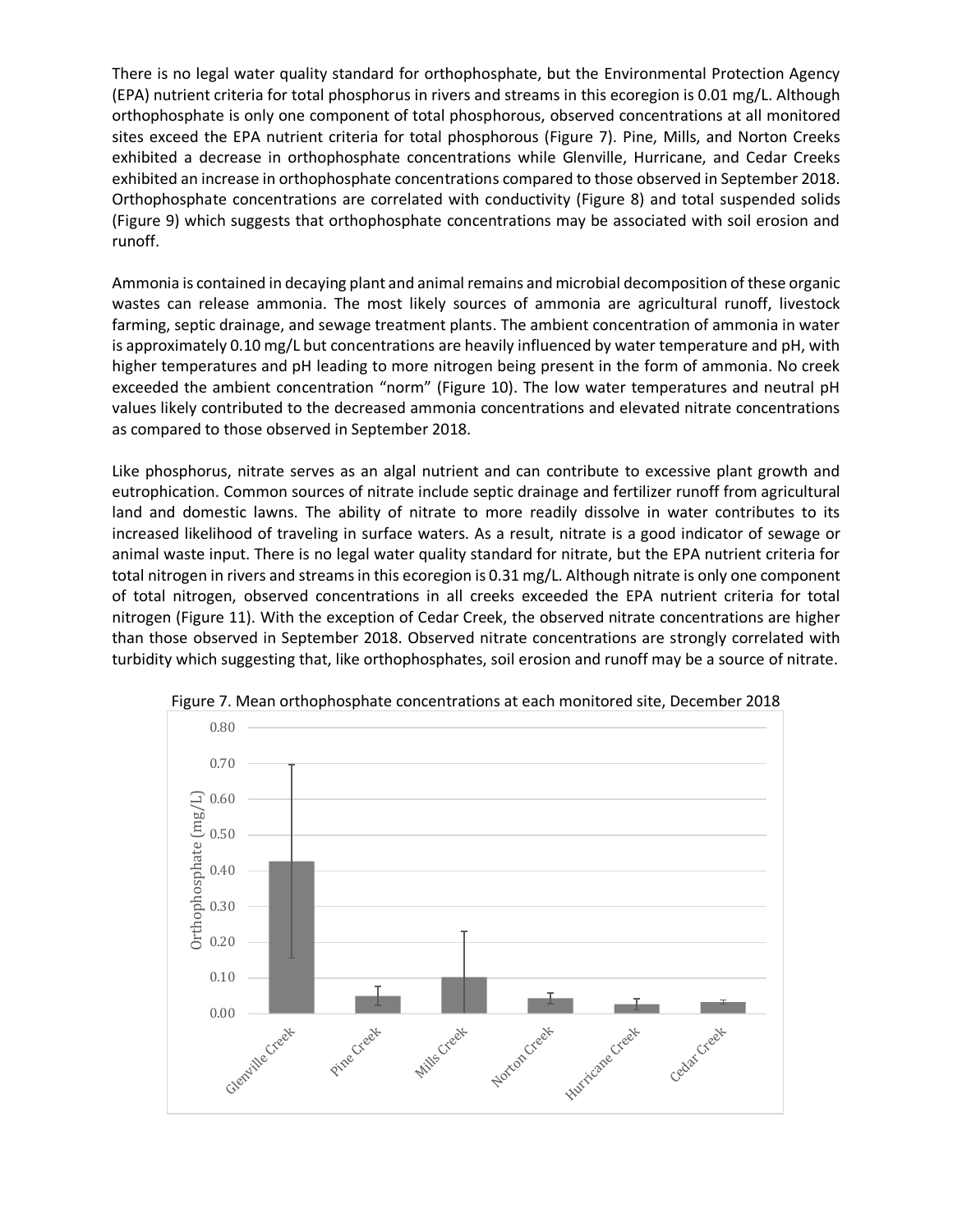





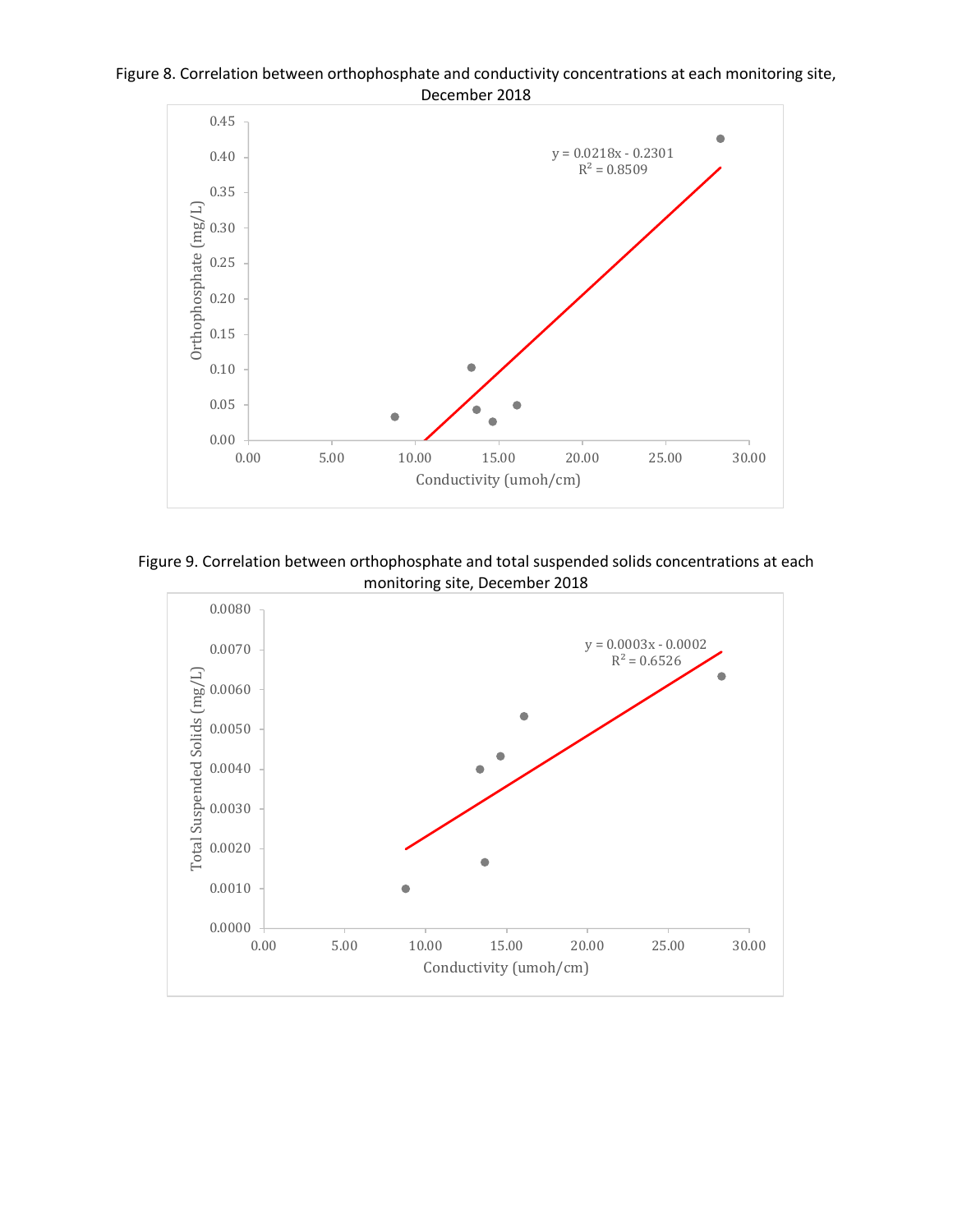

Figure 10. Mean ammonia concentrations at each monitored site, December 2018



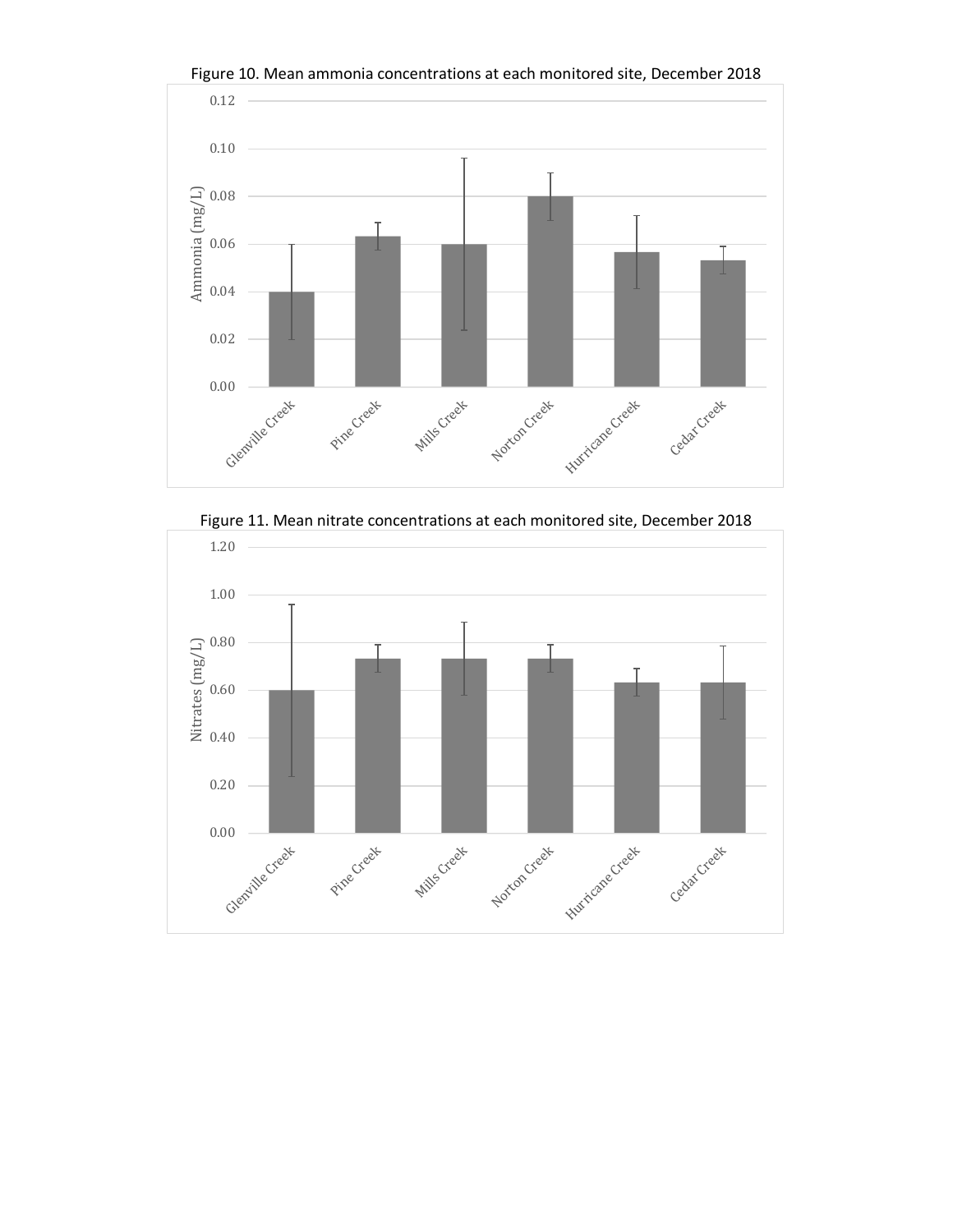



 $\bullet$ 

۵

# *E. coli***:**

0.00

0.50

1.00

Turbidity (NTU)

Turbidity (NTU)

1.50

2.00

2.50

The potential presence of fecal pathogens in surface water is determined based on a surrogate measurement if fecal indicator organisms, including *E. coli*. The recreational standard for *E. coli* in the State of North Carolina is 200 CFU/100ml. No creek exhibited *E. coli* concentrations above this regulatory standard (Figure 13). *E. coli* concentrations in surface waters have been shown to be influenced in part by seasonality, and future sampling events will continue to monitor *E. coli* to identify possible influences of seasonality and agricultural activity on fecal pollution in the creeks discharging into Lake Glenville.

0.00 0.10 0.20 0.30 0.40 0.50 0.60 0.70 0.80

Nitrate  $(mg/L)$